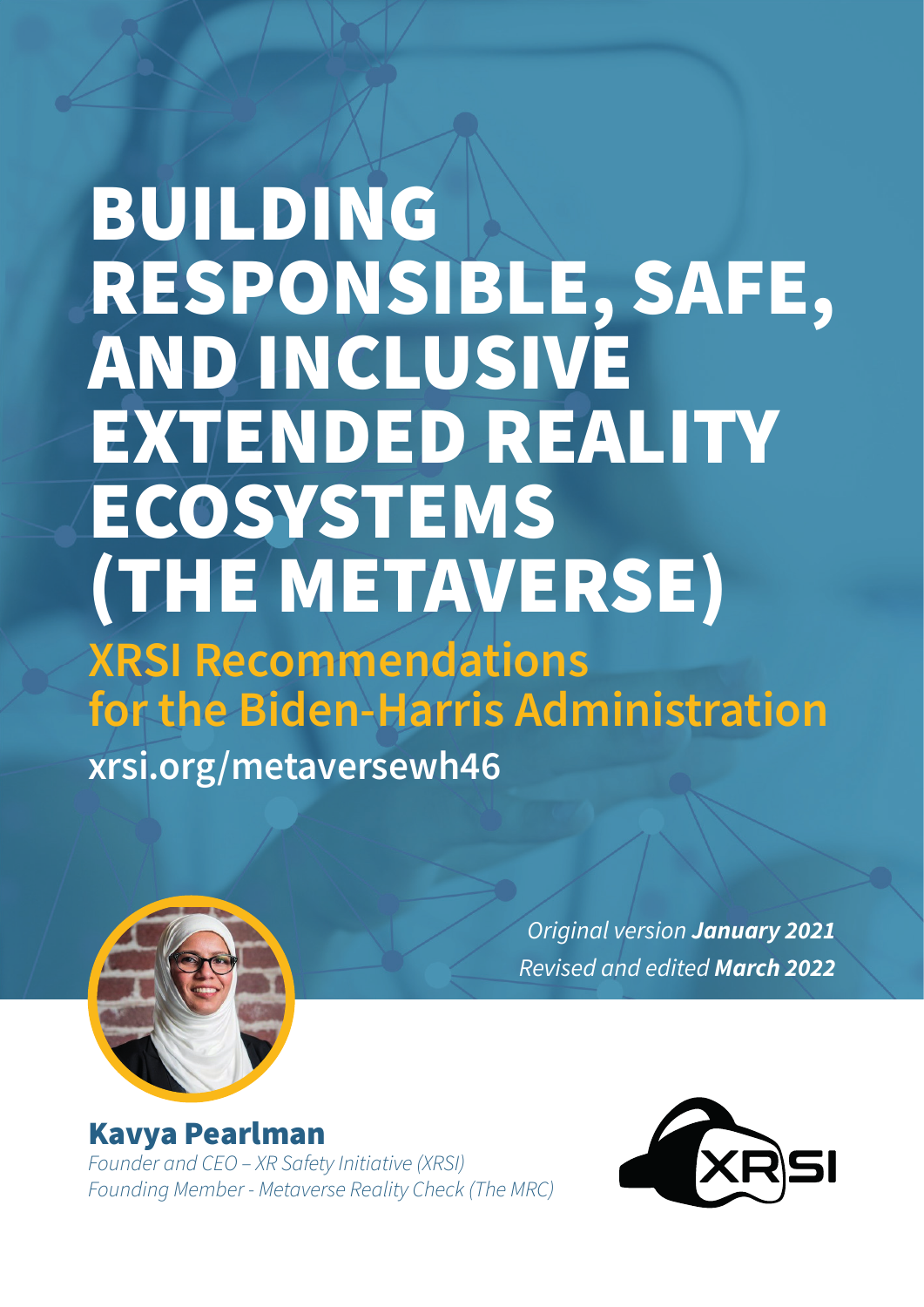### **Summary**

The United States is facing the unprecedented challenge of building responsible, safe and inclusive XR and Metaverse related Information and Communication Technology ecosystems.

We need pragmatic policy decisions and governance frameworks that help build responsibility, safety, and inclusion for new and emerging fields of XR technologies (an umbrella term for AR/VR/ MR). With the pandemic catalyzing and fueling the growth and adoption of these technologies, we need to pause and reflect: if we are going to extend realities via the immersive domain of XR, what kind of world will we wish to create?

The lawmakers must proactively address the issue of privacy and data protection while enabling responsible research and innovation. This area is particularly relevant today as our dependency on smart technologies grows, and we embrace immersive and emerging technologies to build the future and heal our nation.

**XR Safety Initiative (XRSI)<sup>1</sup> is a 501(c)(3) worldwide not-for-profit Standards Developing** Organization (SDO)<sup>2</sup> that promotes privacy, security, and ethics in immersive environments. XRSI's mission is to help build safe and inclusive experiences so that XR stakeholders can make informed and pragmatic decisions. XRSI does this by discovering novel cybersecurity, privacy, and ethical risks and proposing potential new solutions to mitigate them.

XRSI, being the first such global effort, is uniquely positioned to provide impartial, practical information about XR and Metaverse-related risks and opportunities to individuals, corporations, universities, government agencies, and other organizations worldwide.

XRSI launched the first novel XRSI Privacy and Safety Framework for the XR domain<sup>3</sup> to address the impact of Biometric Inferences via Special Data Type consideration. The framework has been well received and has been a point of discussion among XR stakeholders and many regulatory entities worldwide. XRSI is currently working on several standards and frameworks including Medical XR and Child Safety frameworks for addressing Privacy and Safety issues in the next iteration of the Internet, today called "the Metaverse".

Since 2019, XRSI has created various programs focusing on the most critical aspects of the immersive domain, such as Medical XR (Medical XR Advisory Council<sup>4</sup>), Child Safety (Child Safety Initiative<sup>5</sup>), Diversity and Inclusion (CyberXR Coalition<sup>6</sup>), Storytelling and Awareness (Ready Hacker



<sup>1</sup> https://www.xrsi.org

<sup>2</sup> https://www.standardsportal.org/usa\_en/sdo/xrsi.aspx

<sup>3</sup> XR Safety Initiative (XRSI). (2020c). The XRSI Privacy and Safety Framework. https://xrsi.org/publication/the-xrsi-privacy-framework

<sup>4</sup> http://medical.xrsi.org/

<sup>5</sup> https://xrsi.org/programs/child-safety

<sup>6</sup> http://cyberxr.org/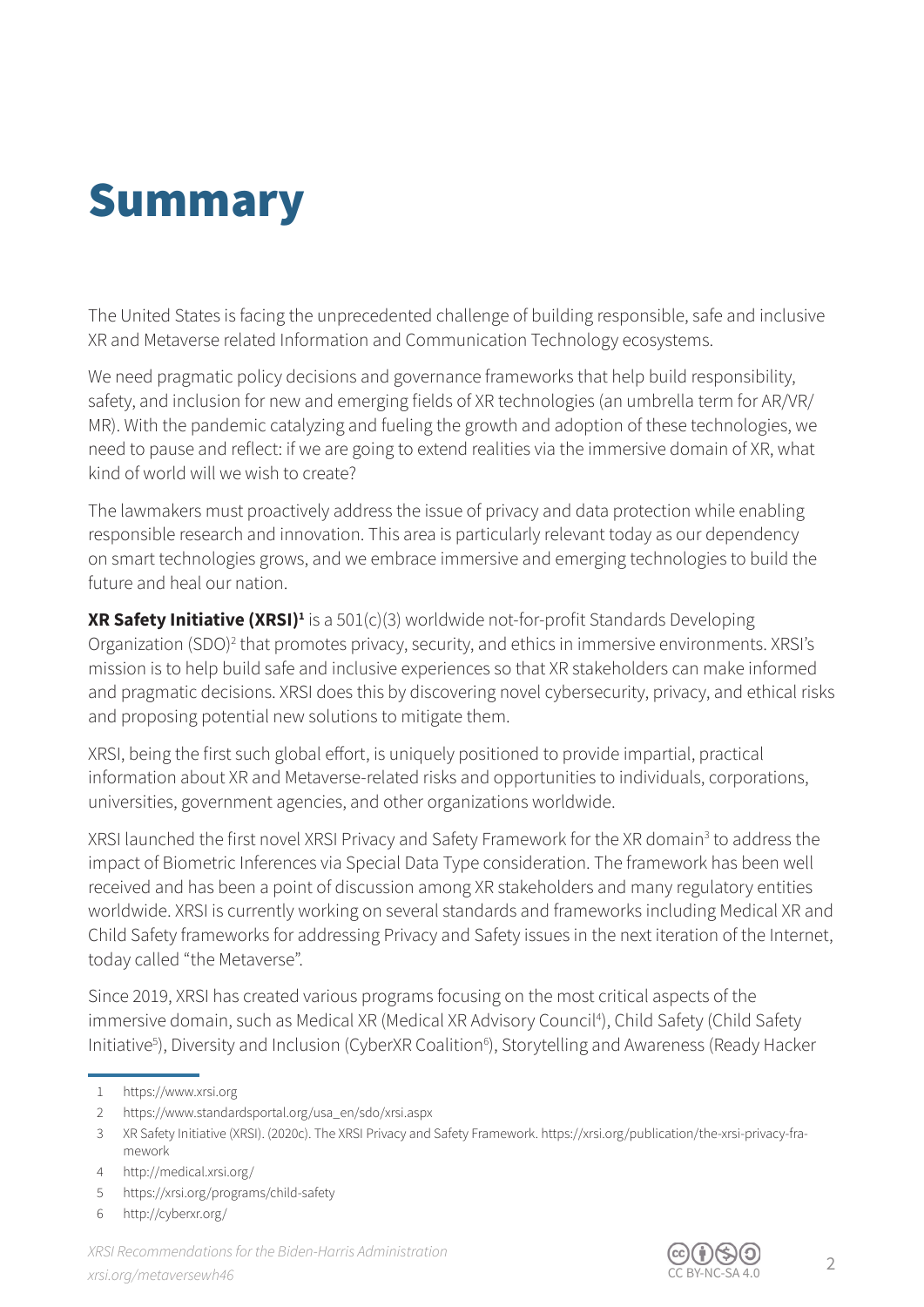One<sup>7</sup>), and recently launched the Metaverse Reality Check (The MRC<sup>8</sup>), an oversight board by and for the citizens. To build responsible, safe, and inclusive immersive environments, XRSI recommends that federal policymakers convene representatives of cities, industries, universities, and federal agencies to identify the technological challenges. The mission is creating a pragmatic approach to adopting these technologies at a massive scale by identifying gaps and developing a National Emerging Technology Strategy to be carried out through a bipartisan approach to policy making.

We recommend the following approach for federal action to help build Responsible, Safe, and Inclusive Metaverse:

- Federal level bipartisan Industry Review Board for immersive and emerging technologies
- Federal level bipartisan innovation committee with multidisciplinary expertise
- Provide a regulatory framework to support responsible development of immersive and emerging technologies
- Establish a forum for stakeholder involvement at the Office of Science and Technology Policy (OSTP) to build a bridge between civil society, innovators, and policymakers



<sup>7</sup> https://readyhackerone.com/

<sup>8</sup> https://metaverserealitycheck.org/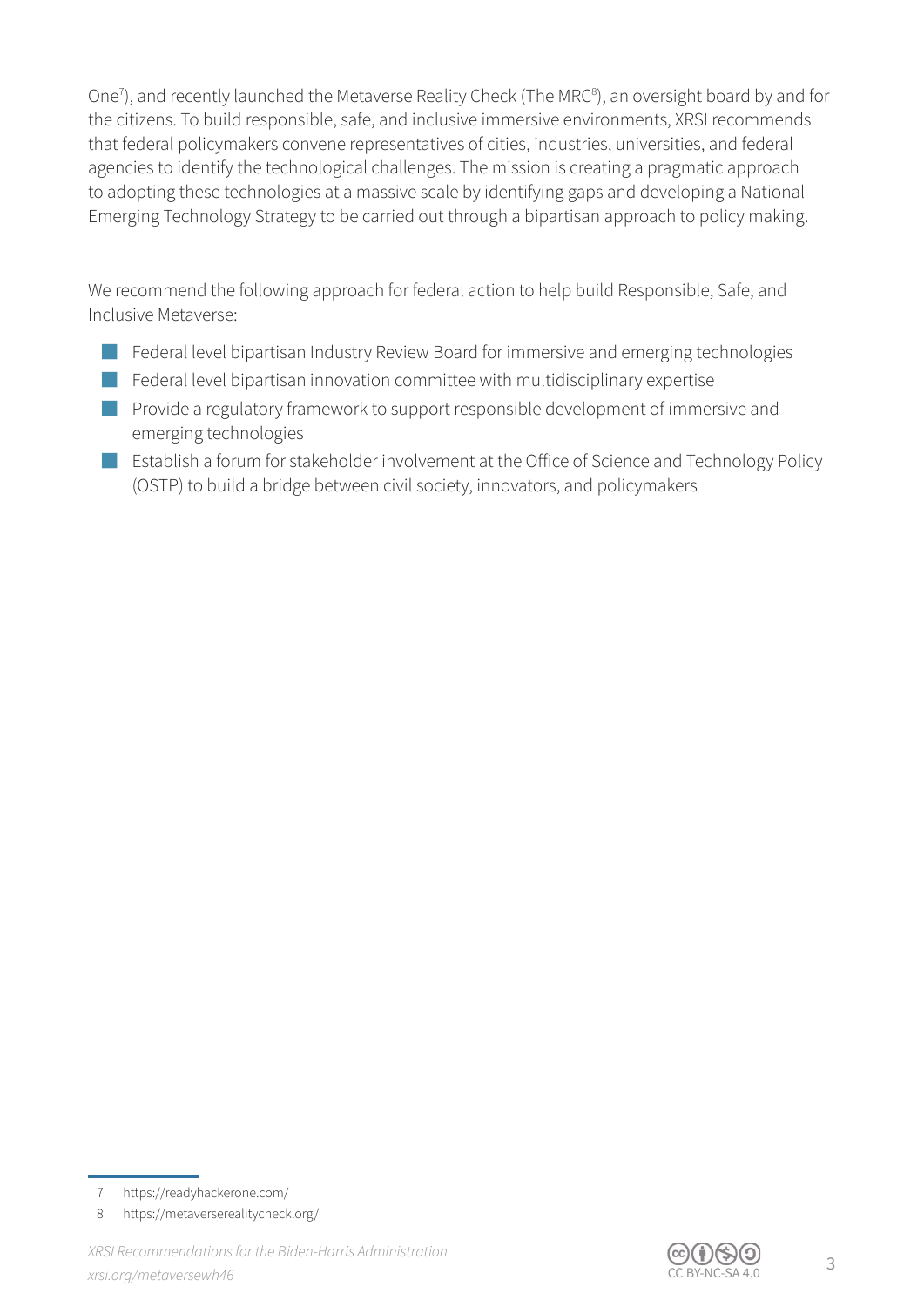## Challenges and Opportunities

Today, most people understand that internet technologies generate data with each click, like, and share. Citizens have relied on data collection and sharing to record and propagate historical facts, ideas, and opinions across timelines. In the past few decades, the creation, processing, and sharing of data have become so common that most people have stopped paying attention to the amount of data they give away every day.

People relinquish their data without realizing the risks or consequences. While this is not new, the difference today is we are moving towards an era of constant reality capture, especially with the increased adoption of immersive technologies and a strong push to build the next iteration of the Internet, also known as the Metaverse<sup>9</sup>.

In this era of constant reality capture, the citizens are also concerned, for example, when confronted with the intersection of XR with other emerging technologies such as Artificial Intelligence, 5G, Brain-Computer Interfaces, Radio Frequency Identification Technologies (RFID), and other forms of surveillance technologies. These innovations have the potential to transform how we connect, create, receive healthcare, and conduct commerce online by being virtually present and immersed in newly constructed digital spaces. At the same time, left unchecked, XR technologies may deploy extractive practices which, when stored and processed, can be used not only to exponentially expand profits, but equally for human behavioral modification. This amounts to a kind of "data colonization" with daunting social, cultural, and political effects<sup>10</sup>. The American public is largely ignorant of such extractive practices, beyond what we consider today Personal Identifiable Information (PII) or Personal Health Information (PHI). The Metaverse opens up a minefield of challenges where corporations track every movement, constantly collect data to fuel their innovation, monitor our most intimate and personal behavior, and create detailed, granular psychographic profiles on American Citizens. The profiles that include Biometrically-Inferred Data<sup>11</sup> about our health, finances, location, gender, and race built through immersive technologies can be shared widely and used to predict and influence our future behaviors, including what we buy, how we vote, and how we live.

The impacts of ignoring national-level governance of immersive and emerging technologies are particularly harmful to vulnerable communities of color and low-income populations, fostering discrimination in employment, government services, healthcare, education, and many other



<sup>9</sup> Pearlman, K., Visner, S., Magnano, M., & Cameron, R. (2021). Securing the Metaverse - Virtual Worlds Need REAL Governance. In Simulation Interoperability Standards Organization (SISO). https://www.academia.edu/66984560/Securing\_the\_Metaverse\_Virtual\_Worlds\_Need\_REAL\_Governance

<sup>10</sup> XR Safety Initiative. (2022, February 8). Virtual Worlds, Real Risks and Challenges. XRSI – XR Safety Initiative. https://xrsi.org/ publication/virtual-worlds-real-risks-and-challenges

<sup>11</sup> XR Safety Initiative (XRSI). (2020, September). The XRSI Privacy Framework version 1.0, page 19. XRSI – XR Safety Initiative. https://xrsi.org/publication/the-xrsi-privacy-framework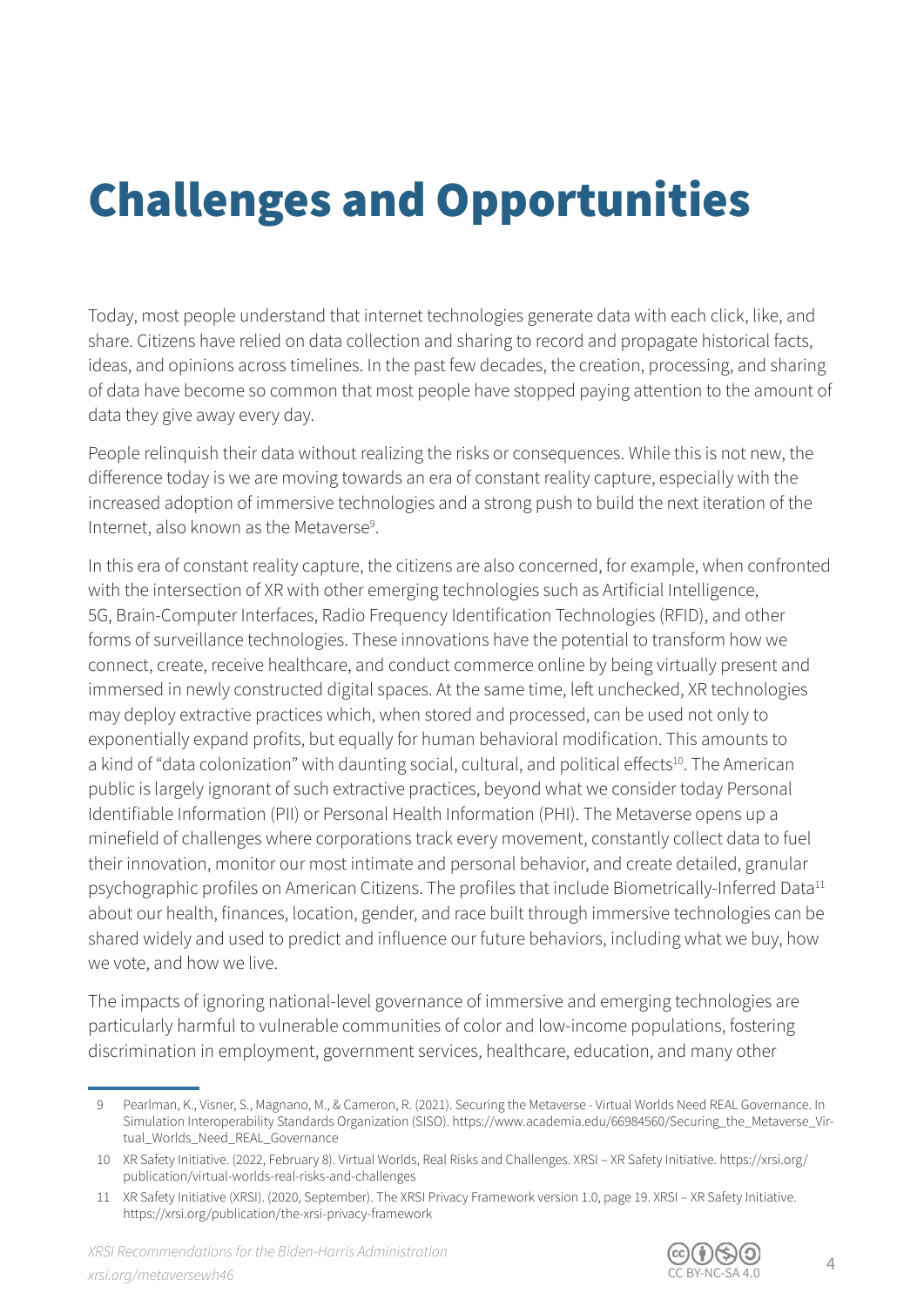institutions. XR and Metaverse related technologies can also build a better future if we infuse ethics, human rights, and anti-discrimination protections into the new immersive digital worlds. The question arises whether the American citizens and lawmakers have sufficient knowledge of how these technologies impact our socio-economics, well-being, and right to be private and safe. Without a deliberate intervention, responsible innovation policies, and governance framework, these technologies will amplify the digital divide and create deeper safety, accessibility, and trust issues.

### XR for Healthcare and Safety

In 2021, Israel performed the first-ever augmented reality 3D eye socket surgery utilizing a 3D printer and Augmented Reality, resulting in both a remarkably accurate execution of the operation and a significant reduction in time<sup>12</sup>. Medical XR products are appearing today in multiple hospitals, university research labs, and physical therapy clinics, among other places. From therapy to pain management, Metaverse has the potential to transform the healthcare industry and change the way doctors provide care to American Citizens by:

- Providing an XR-based alternative to pharmaceutical pain management, thus helping combat the opioid crisis
- Healthcare workforce development, especially in hard-to-reach and in otherwise underserved communities
- Enhancing telemedicine to combat the spread of infectious diseases and to serve patients in remote locations
- Anatomical Visualization allows the import of MRI and CT scan data in immersive visual formats and produces reconstructions and visualizations of that data for use.
- Introducing immersive games and daily living activities for physical fitness & rehabilitation that therapists can customize and adapt to each patient's specific needs, ability, and targeted therapy plan

We need to address potential obstacles that may slow the adoption of this technology. XR Safety Initiative envisions some ways to address these challenges. The time to act is now, as we want to prevent the XR industry from mishandling data. We urge the United States public health officials to **create a proactive mechanism** for the safe and secure incorporation of Metaverse technologies into the American healthcare landscape.



<sup>12</sup> Jaffe-Hoffman, M. (2021, January 1). Israel performs first-ever augmented reality, 3D eye socket surgery. The Jerusalem Post | JPost.com. https://www.jpost.com/health-science/israel-performs-fi rst-ever-augmented-reality-3d-eye-socket-surgery-653901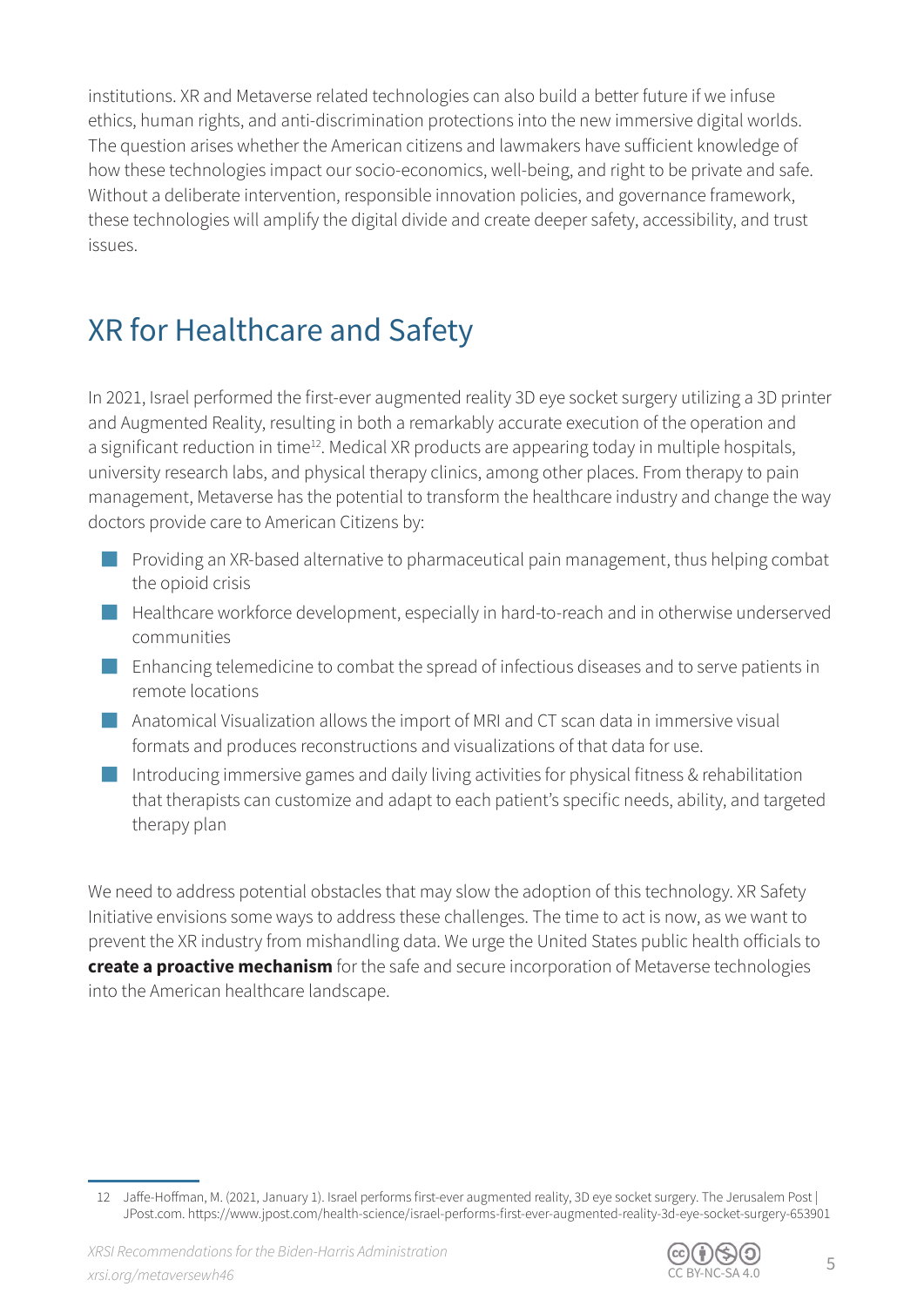### XR for Education and Remote Work

XR technologies allow for impactful social engagement and provide opportunities to improve education by making it easy to pursue knowledge and education in a socially distant setting that addresses individual training & education needs regardless of ability level, birthplace, or economic status.

Research shows people remember information better if it's presented to them in a virtual environment<sup>13</sup>. When this information is considered through the lens of effective employee education, integrating XR into training programs provides effective results and increases retention rates of employees and workplace productivity<sup>14</sup>. XR aligns and addresses many of the pressing national and global issues by transforming higher education as well as remote work in various ways:

- Personalizing learning experience that reduces cognitive load and fosters empathy
- Creating immersive learning environments by contextualizing our vision with information, sound, video, and graphics
- Enhancing the interaction between students and teachers by considering the human developmental factors such as the learner's developing cognition, motor, and spatial skills

XR offers new pathways for improved education and high proficiency XR-based training modules at all levels — from elementary school children learning astronomy to trauma residents acquiring hands-on knowledge in lifesaving procedures. XRSI believes the future of education and remote work will benefit significantly from the responsible development and use of XR technologies.

### XR for a better future Creating Inclusion and Accessibility

Study shows that companies with diverse teams outperform less diverse teams. In other words, diversity and inclusion (D&I) efforts are good for business<sup>15</sup>. Some of the XR platforms offer accessibility features that allow people to receive more detailed voice guidance and new types of verbal announcements for walking trips, significantly helping people with vision impairments by prioritizing accessible design.

Machine intelligence learns primarily from observing the provided data, so the input is crucial. If that data contains biases around gender or race, the resulting application of the technology will perpetuate these biases. Some recent studies show that removing bias from learning algorithms is



<sup>13</sup> Krokos, E., Plaisant, C., & Varshney, A. (2018). Virtual memory palaces: immersion aids recall. Virtual Reality, 23(1), 1–15. https:// doi.org/10.1007/s10055-018-0346-3

<sup>14</sup> Morris, C. (2018, October 30). Why Walmart and other F500 companies are using virtual reality to train the next generation of American workers. CNBC; CNBC. https://www.cnbc.com/2018/10/29/why-f500-companies-use-virtual-reality-to-train-workersof-the-future.html

<sup>15</sup> Hunt, V., Layton, D., & Prince, S. (2015, January 1). Why diversity matters. McKinsey & Company. https://www.mckinsey.com/ business-functions/organization/our-insights/why-diversity-matters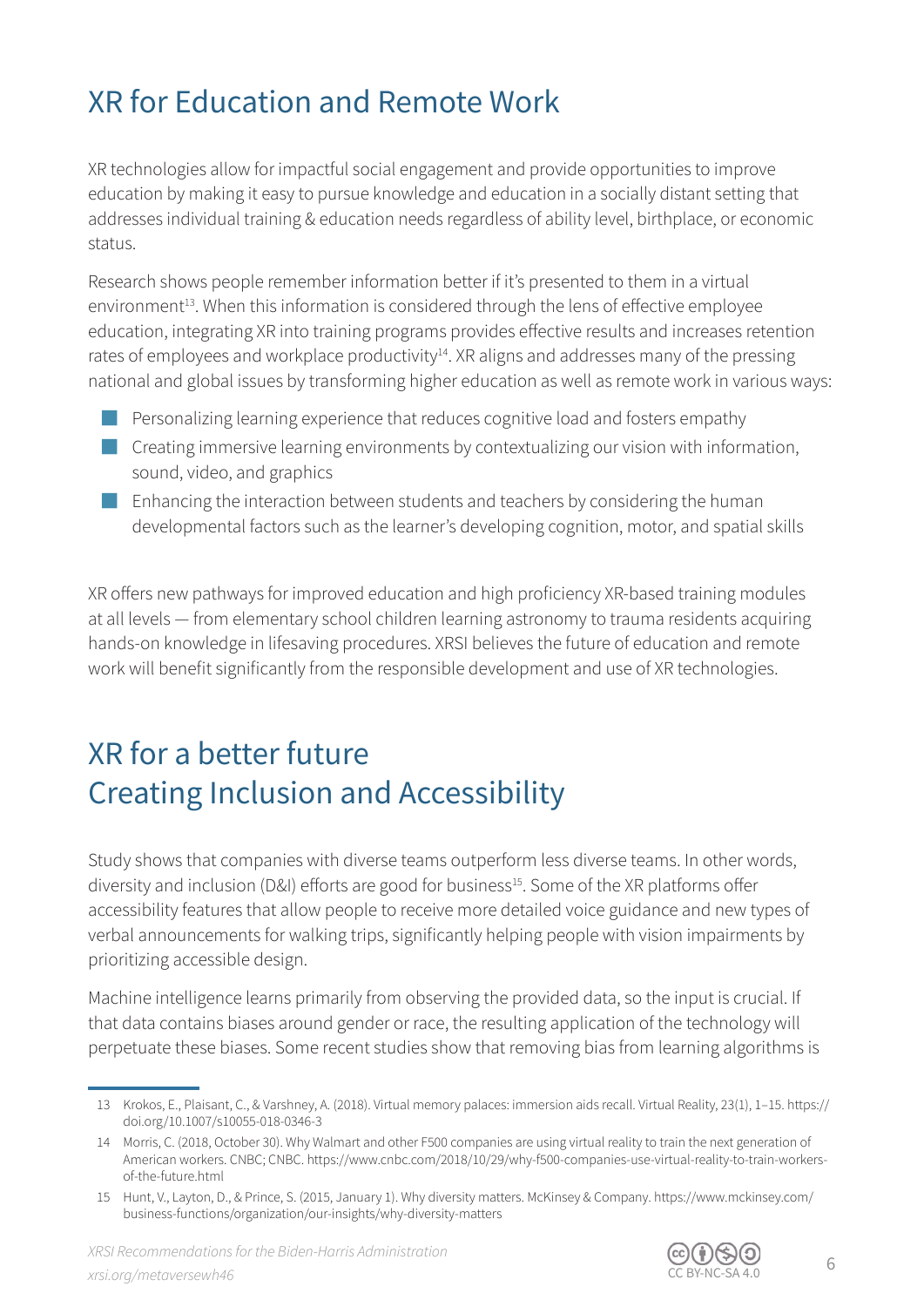possible, and decades of research can determine the success of this effort. The models and systems we create and train are a reflection of ourselves. There have been several high profile cases of bias, including computer vision systems for gender recognition that reported higher error rates for recognizing women, specifically those with darker skin tones<sup>16</sup>.

This imbalance also applies to the digital beings created in virtual environments. Leading thinkers in the emerging field addressing bias in artificial intelligence are primarily female or minorities, suggesting that those who are potentially affected by bias are more likely to see, understand, and attempt to resolve it. Gender and racial balance in the cross-section of XR and machine learning is crucial to prevent algorithms from perpetuating ideologies that disadvantage under-represented groups. XR is the last frontier for policymakers, big tech firms, and social scientists to stop increasing the digital divide and create more inclusion by systematic inclusion and equity.



<sup>16</sup> Smith-McLallen, Aaron & Johnson, Blair & Dovidio, John & Pearson, Adam. (2006). Black and White: The Role of Color Bias in Implicit Race Bias. Social Cognition. 24. 42-69. 10.1521/soco.2006.24.1.46.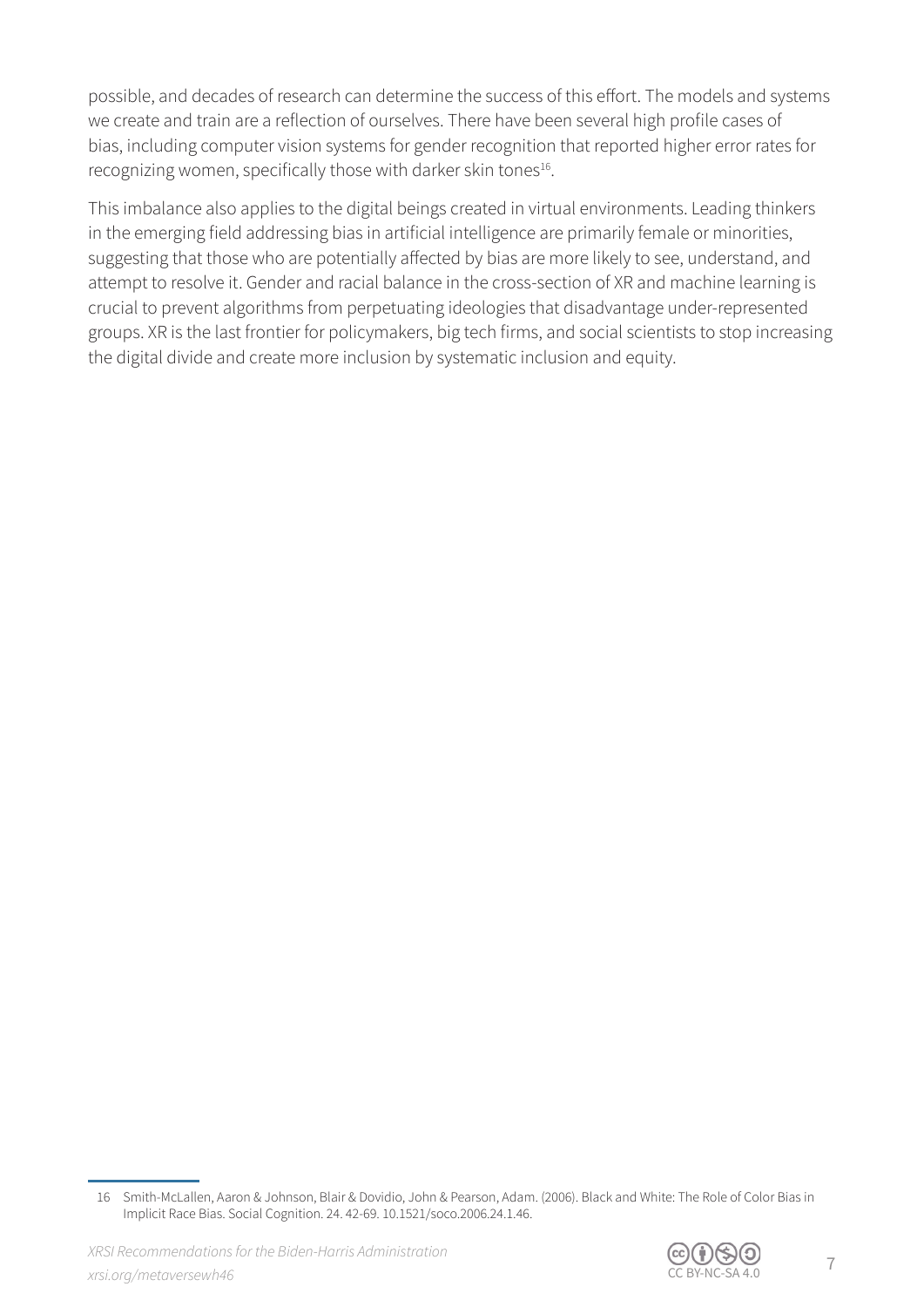### Plan of Action

This month, The European Commission adopted an Action Plan to Support Recovery and Transformation Europe's Media in the Digital Decade. The communication proposes fostering a European Virtual and Augmented Reality (VR/AR) industrial coalition, which will potentially give Europe the leading voice on privacy and responsible innovation in the XR domain<sup>17</sup>.

XRSI is a coalition of experts in emerging technology, privacy, cybersecurity, ethics, and immersive media that are currently working together to develop a privacy and safety framework for the XR and Metaverse related technologies for everyone around the globe<sup>18</sup>. As we approach the mass adoption of these technologies, we remain particularly concerned about protecting the most vulnerable segments in our society, including Black and Brown communities, children, and low-income populations. The United States urgently needs federal baseline legislation and action by federal agencies to protect individuals from discriminatory data processing practices and unintended consequences that emerge from the convergence of Extended Reality, Artificial Intelligence (AI), 5G, Brain-Computer Interfaces, robotics, and web3.

### Part 1. Federal level bipartisan Industry Review Board for immersive and emerging technologies

Initial federal efforts should consist in the establishment of a permanent Industry Review Board. By 2030, Virtual Reality (VR) and Augmented Reality (AR) have the potential to add about 1,5 trillion dollars to the global economy, up from 46 billion dollars in 201919.

The range of uses in any given industry is broad, spanning from car manufacturing to the medical sector, enabling opportunities for training, design, mental health, scientific research, and for any daily activity for citizens, students, and consumers.

Most of the big players are currently in Asia and the US, and the technology is finally maturing to a stage where mass adoption can happen. Headsets are now lighter, cheaper and more comfortable to use, and there are significant improvements being made around the field-of-view, resolution, and software. The gigabit per second speeds promised by 5G networks will almost certainly benefit VR and AR through reduced latency, delivering a smoother, richer, user experience. 5G also means that headsets will no longer rely on built-in processing and storage, likely bringing down cost and



<sup>17</sup> European Commission. (2020). EN EN. https://eur-lex.europa.eu/legal-content/EN/TXT/PDF/?uri=CELEX:52020DC0784&from=EN

<sup>18</sup> XR Safety Initiative (XRSI). (2020c). The XRSI Privacy and Safety Framework. https://xrsi.org/publication/the-xrsi-privacy-framework

<sup>19</sup> PwC. (2019). Seeing is believing. https://www.pwccn.com/en/tmt/economic-impact-of-vr-ar.pdf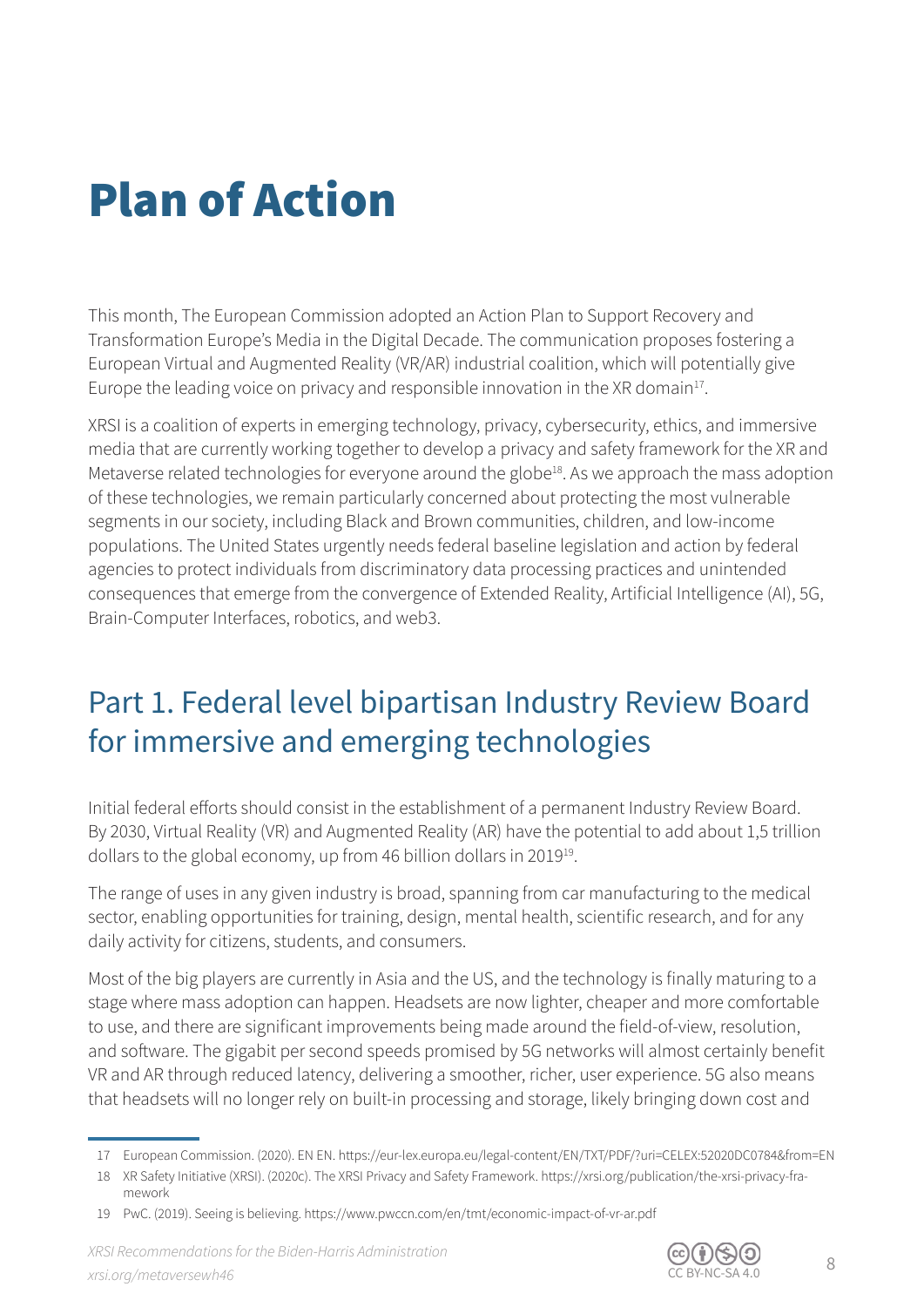enabling more user-friendly designs by pushing these operations to the cloud instead.

Evolution of the Metaverse brings us to the intersection of immersive technologies with several other emerging technologies, such as Extended Reality, 5G, Brain-Computer Interfaces, Robotics, and AI, bringing along various risks.

We deal with data profoundly connected with personal identity, intimate behaviors, and thoughts. Immersive technologies entail direct connections to our mental faculties and perceptions of reality, which are not yet fully understood. Today's digital tools' power, speed, and decentralized nature mean that mistakes can be challenging to reverse when they increase.

We highlight **six specific risks** that business leaders and governments need to address urgently. Failure to highlight the risks and challenges could cause damage to mental health, jeopardize social cohesion and damage the industry itself. For businesses, implications are existential; an unintentional misstep that potentially harms customers or employees can destroy trust, brand reputation, and prospects. The risks are especially critical for smaller, less-established organizations.

Leaders from business and government have a responsibility to act now to prepare for these new risks, whether that's designing how XR technologies will ultimately work, the rules for using them, or the business models that can support them. With risks this serious, we are obliged to take preemptive preventive action. The cost of retrospective responsibility would be priceless.

A permanent, bipartisan Industry Review Board should be established at a federal level to evaluate these risks and opportunities, provide clear guidance to the industry, and push the legislators to a constantly evolving set of rules and regulations, able to be on par with the high pace of emerging technologies.

### Part 2. Federal level bipartisan Innovation Committee with multidisciplinary expertise

The United States is home to 50% of the world's \$1 billion start-ups. This is the place where innovation takes place and hits the market. This unique position needs constant effort to find the path to responsible innovation and foster convergence among the various fields of expertise, from humanities to the hard sciences, from social activities to space exploration.

The United States has a unique capital of science, innovative SMEs, and start-ups to compete in global markets increasingly defined by new technologies.

In emerging technologies, the need to support high-risk, high-impact ideas, turn science into new businesses, and accelerate the scale-up of 'game-changing' innovators shaping the future is particularly urgent and sensitive.

The XR domain has the potential to trigger innovations in other industrial sectors, such as manufacturing industries, by improving product development and processes. Besides, they play an essential role in driving the transformation of the tourism sector and helping creative industries such as fashion or architecture develop new business models, make production more efficient by reducing waste, and enhance customers' experience.

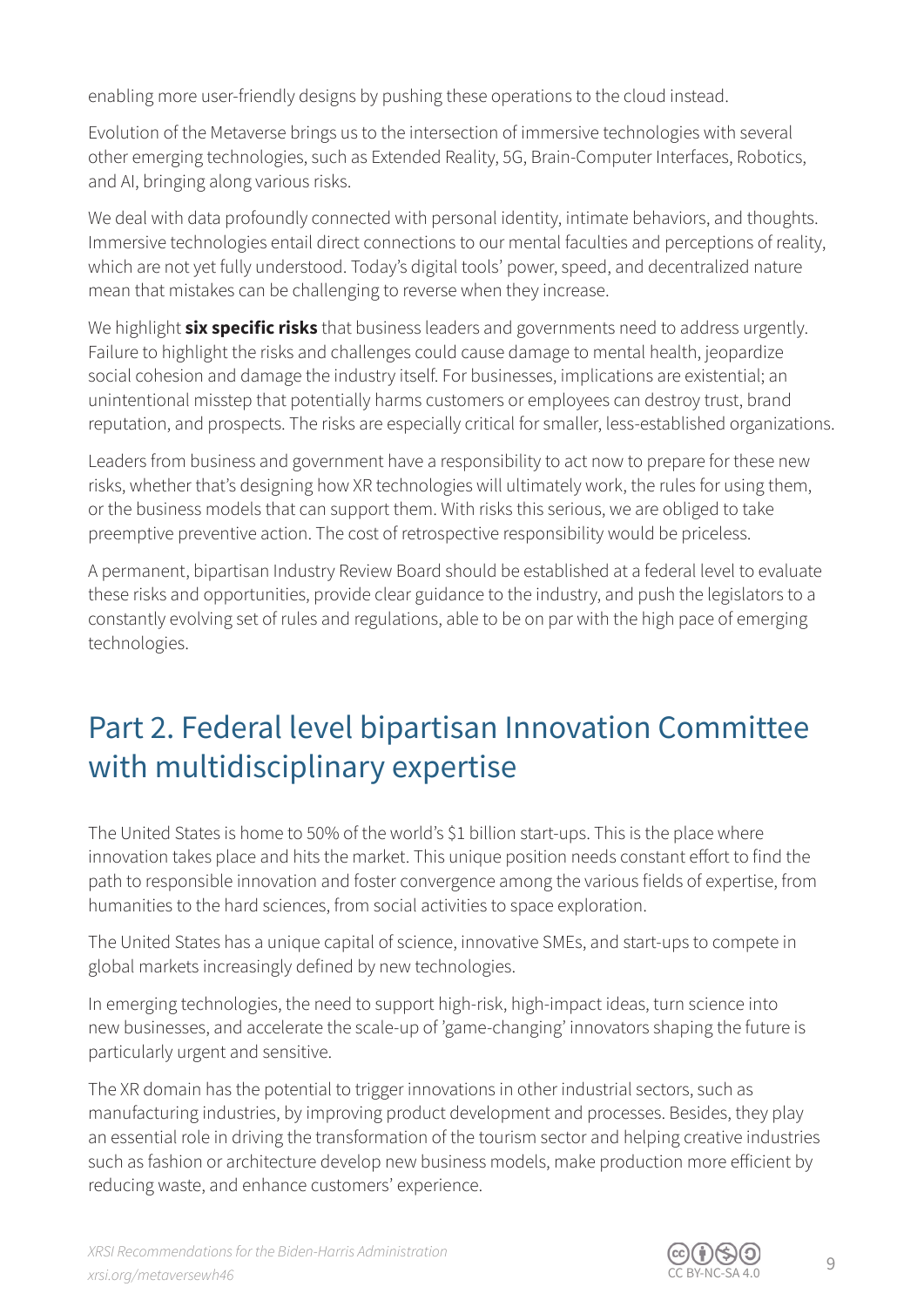Therefore, XRSI proposes to launch a federal-level bipartisan Innovation Committee to stimulate cooperation and cross-fertilization across sectors and ensure American leadership in this important, growing market. The Innovation Committee would provide a platform for synergies by fostering joint actions and commitments.

The Innovation Committee will be based on a broad, cross-sectoral approach involving industries, technology providers, and creatives. The IC would reflect this diversity of skills and consist of prominent players of the various sectors, ranging from content production and distribution to the availability of technology and innovation and business development. It would include members representing State-level or local XR organizations, industry representatives that could benefit from the broader use of XR technologies.

#### Part 3. Provide a regulatory framework to support responsible development of immersive and emerging technologies

In February 2019, the White House published a list of the four key technologies that promise to fuel American prosperity far into the future while improving the security of our homeland: Artificial Intelligence (AI), Advanced Manufacturing, Quantum Information Science (QIS), and 5G<sup>20</sup>.

The immersive domain sits at the intersection of these emerging technologies. Therefore, it should be considered a priority for the United States and regulated at many levels to support responsible development of the technology, the industry, the market, and the audience.

A regulatory framework is a necessary component to empower individuals and organizations with a common language and a practical tool that is flexible enough to address diverse needs in privacy, security, safety, and trust. Such a regulatory framework must support responsible development of XR hardware, software, and content and must be understood by technical and non-technical audiences. A framework is needed to draw a baseline, offering solution-based controls that have principles like "privacy by design" and "privacy by default" baked in, driven by trust, transparency, accountability, and human-centric design. **Any development and use of such Standards,**  Certification, accreditation schemes, and labels shall be led and driven by responsible innovation and privacy-focused privacy non-profit organizations and not corporations that are driven by profit.

Achieving privacy in the Metaverse is challenging because the technology itself is rendered useless without the appropriate data collection. The privacy laws are ever-evolving, although still catching up to the exponential growth in the immersive technology domain. While privacy itself is a human rights challenge that can help safeguard essential values such as human autonomy and dignity, immersive technologies require us to understand and manage risks in a manner that **prevents harm to individual values and society**.



<sup>20</sup> Office of Science and Technology Policy. (2019, February 7). America Will Dominate the Industries of the Future – The White House. Trumpwhitehouse.archives.gov. https://trumpwhitehouse.archives.gov/briefings-statements/america-will-dominate-industries-future/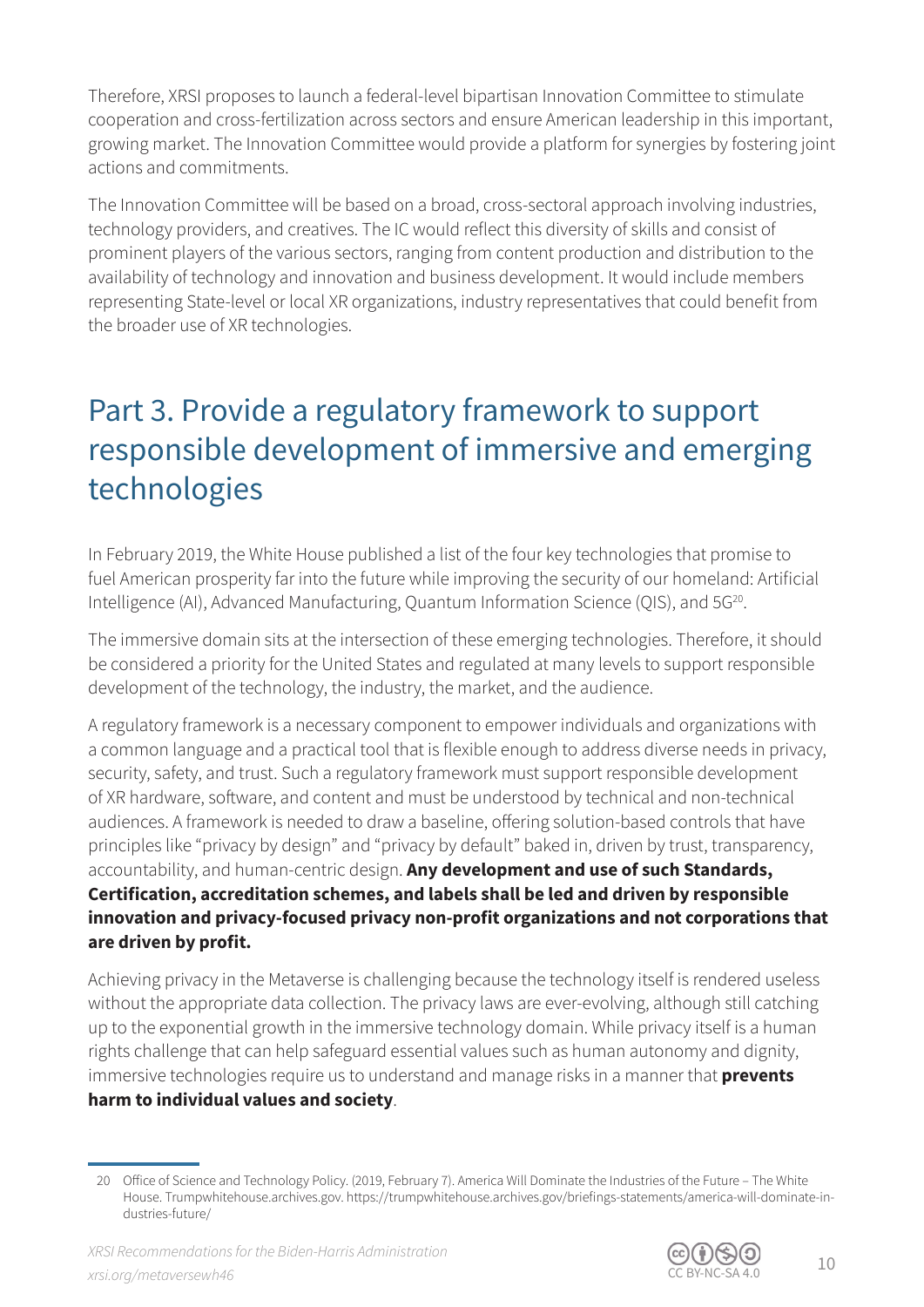#### Part 4. Establish a forum for stakeholder involvement at the Office of Science and Technology Policy (OSTP) to build a bridge between civil society, innovators, and policymakers

A bridge between civil society, innovators, and policymakers, is needed to advance sustainable development.

XRSI proposes establishing a forum for stakeholder involvement at the Office of Science and Technology Policy (OSTP) to enhance open, accountable, and participatory decision-making and governance of the development of the XR domain by improving all stakeholders' involvement. The idea is to focus mainly on the effective engagement of stakeholders for responsible governance and allowing a constant dialogue with policymakers.

This approach would enable interaction with a more extensive range of stakeholders through several permanent and targeted platforms, from regulators to academia, from developers to artists, from journalists to gamers.

Registered stakeholders could participate in various standing and ad-hoc platforms, according to their interests and expertise, in scientific colloquia, discussion groups, roundtables, communicators labs, and information sessions.

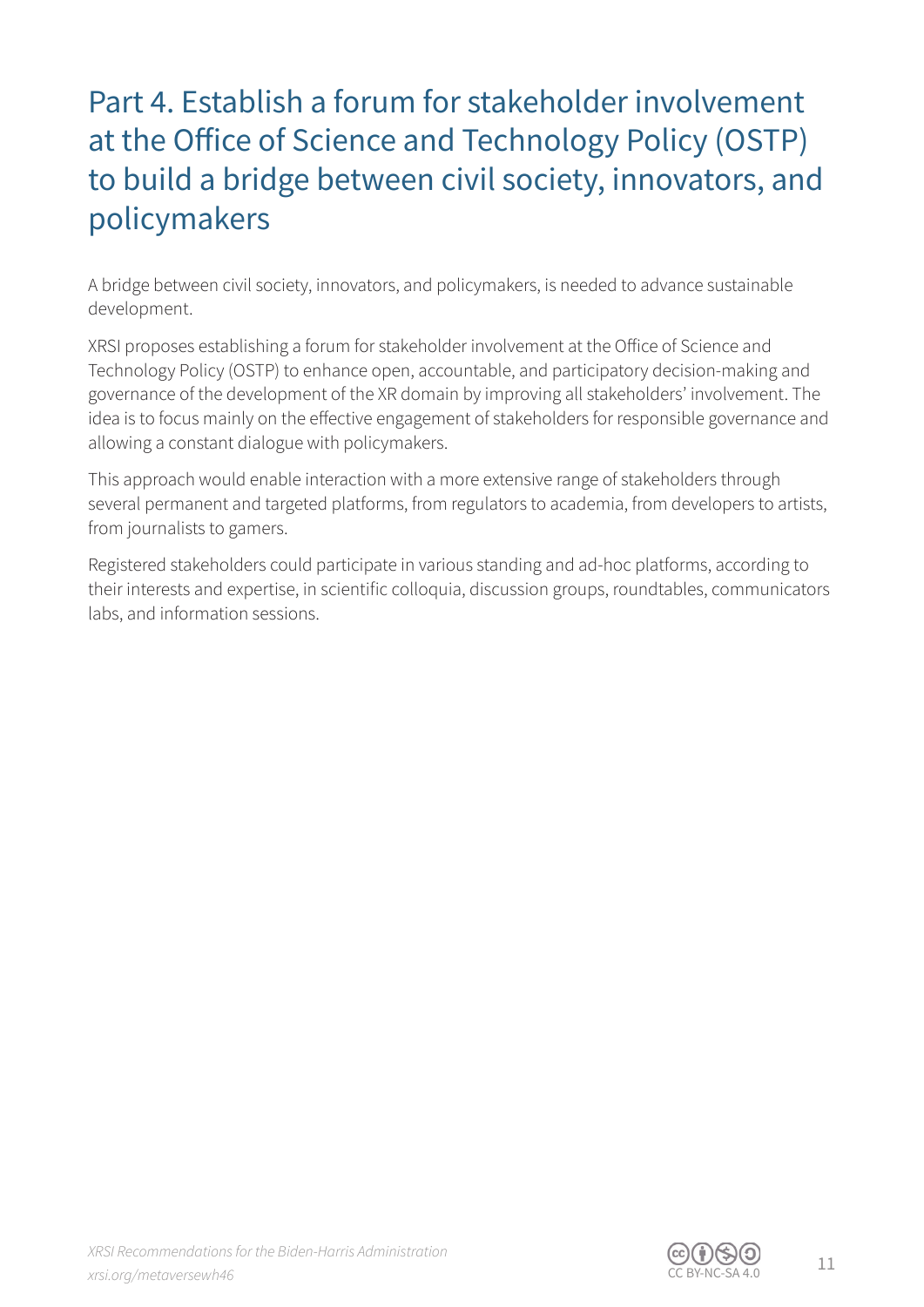### Conclusion

We are in a period of profound societal change and disruption brought on by the rapid evolution of XR and Communication Technology ecosystems in what we call today the Metaverse. These immersive technologies represent powerful and versatile capabilities that will drive prosperity and economic growth in nearly every economy corner. At the same time, they represent a myriad of concerns, ranging from safety to inclusivity, privacy to accessibility. Fully leveraging the transformative potential of the Metaverse requires supporting the innovative momentum. At the same time, we need to build citizen trust through dialogue, policy, and standards development to balance the opportunities with the risks, especially those impacting safety, privacy, and inclusivity.

**We call on the U.S. administration, Congress, and regulators to partner with industry, academia, civil society, and citizens to promote, govern, and regulate immersive technologies in a manner that respects citizen safety, privacy, and inclusivity**. Early intervention and federal support are critical since there is no single approach, simple prescription, or proven prescription to achieve responsible immersive technologies. The U.S. administration must activate federal resources and engage stakeholders to equip society to participate in and benefit from these new ecosystems.